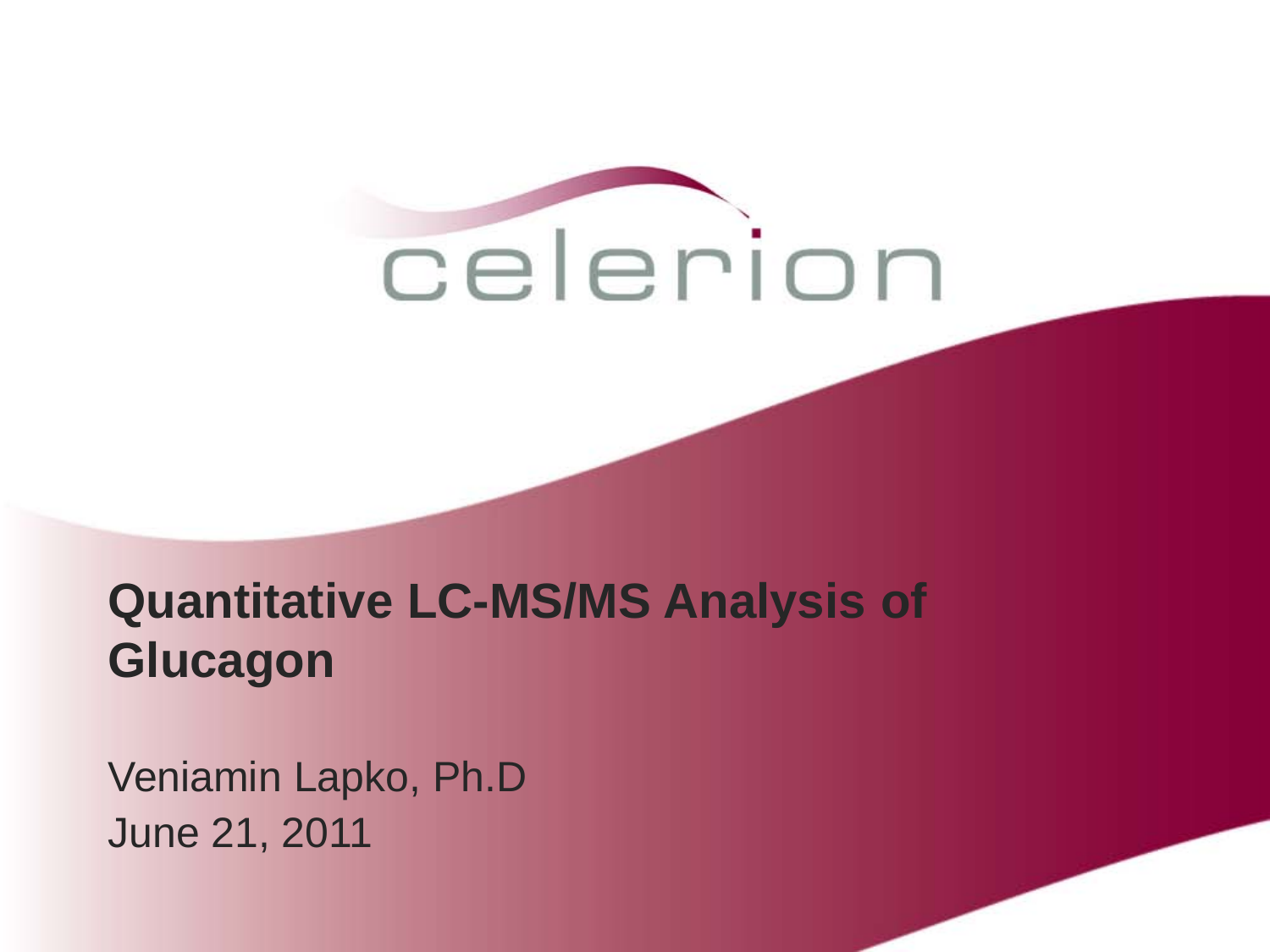#### **Agenda**

- **Comparison with small molecule LC-MS/MS**
- **-** LC-MS/MS sensitivity of peptides detection
- **Stability: neat vs. matrix solutions**
- **Nethod: extraction & LC-MS/MS**
- **Reference material**
- **Conclusions**

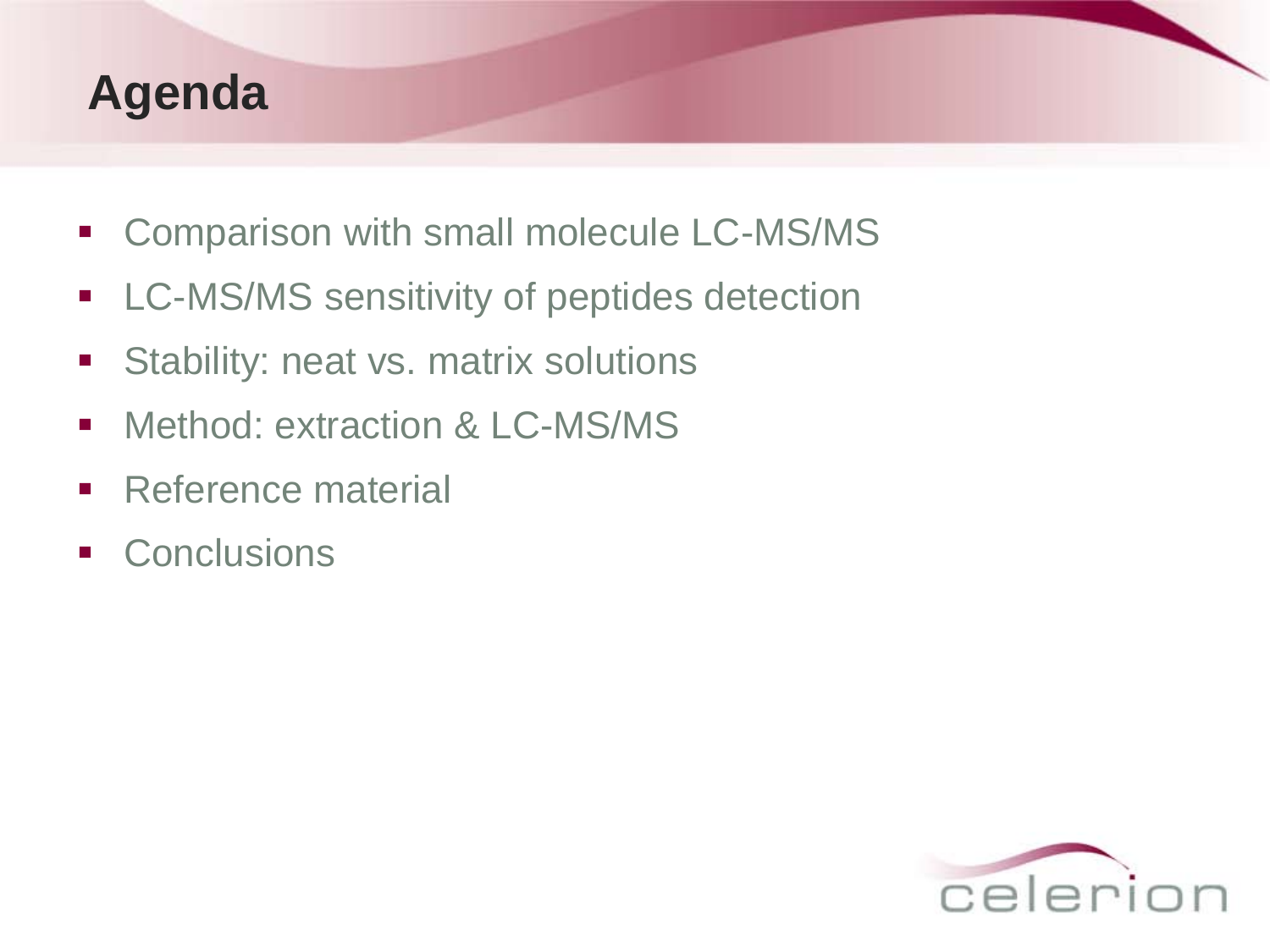# **Examples for Improvement of Peptides MS/MS Sensitivity**

- Negative ESI MS/MS with loss of water
- β-amyloid peptides, 100 pg/mL
- Sequence specific fragmentation
- cleavage of peptide bonds involving Pro residues
- Chemical modification
- Cys residues derivatization with iodoacetamide (terlipressin) increases MRM response by  $\sim$  5-fold

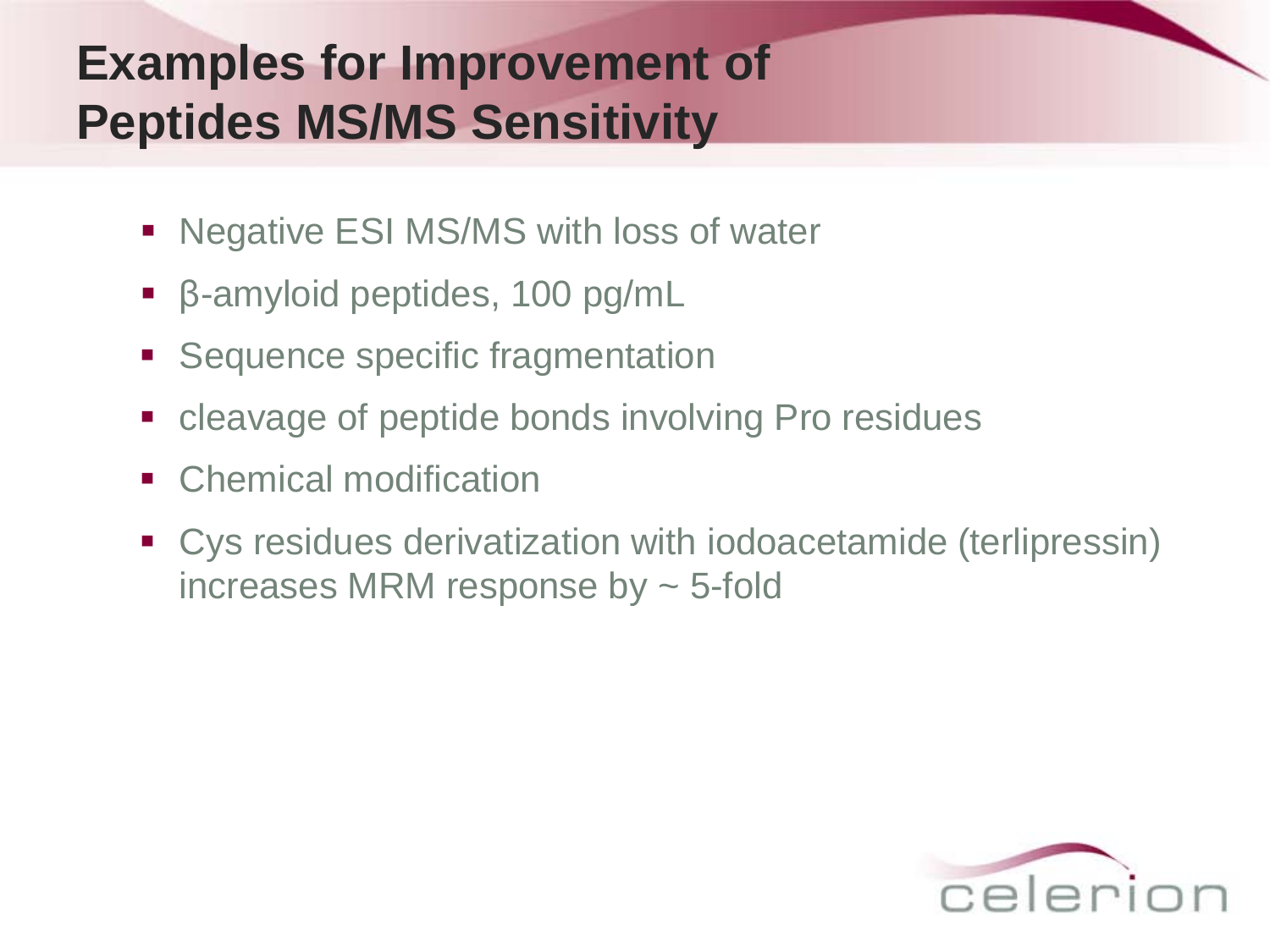# **Glucagon MS/MS**

NH<sub>2</sub>-His-Ser-Gln-Gly-Thr-Phe-Thr-Ser-

Asp-Tyr-Ser-Lys-Tyr-Leu-Asp-Ser-Arg-

Arg-Ala-Gln-Asp-Phe-Val-Gln-Trp-Leu-

Met-Asn-Thr-COOH



- Multiple-charged species in ESI mass spectra
- Unique highly efficient fragmentation of M<sup>+5</sup> ions with loss of ammonia
	- **Other peptides with N-terminal His share this fragmentation** feature, including glucagon analogs missing Thr<sup>5</sup> and Thr<sup>7</sup>

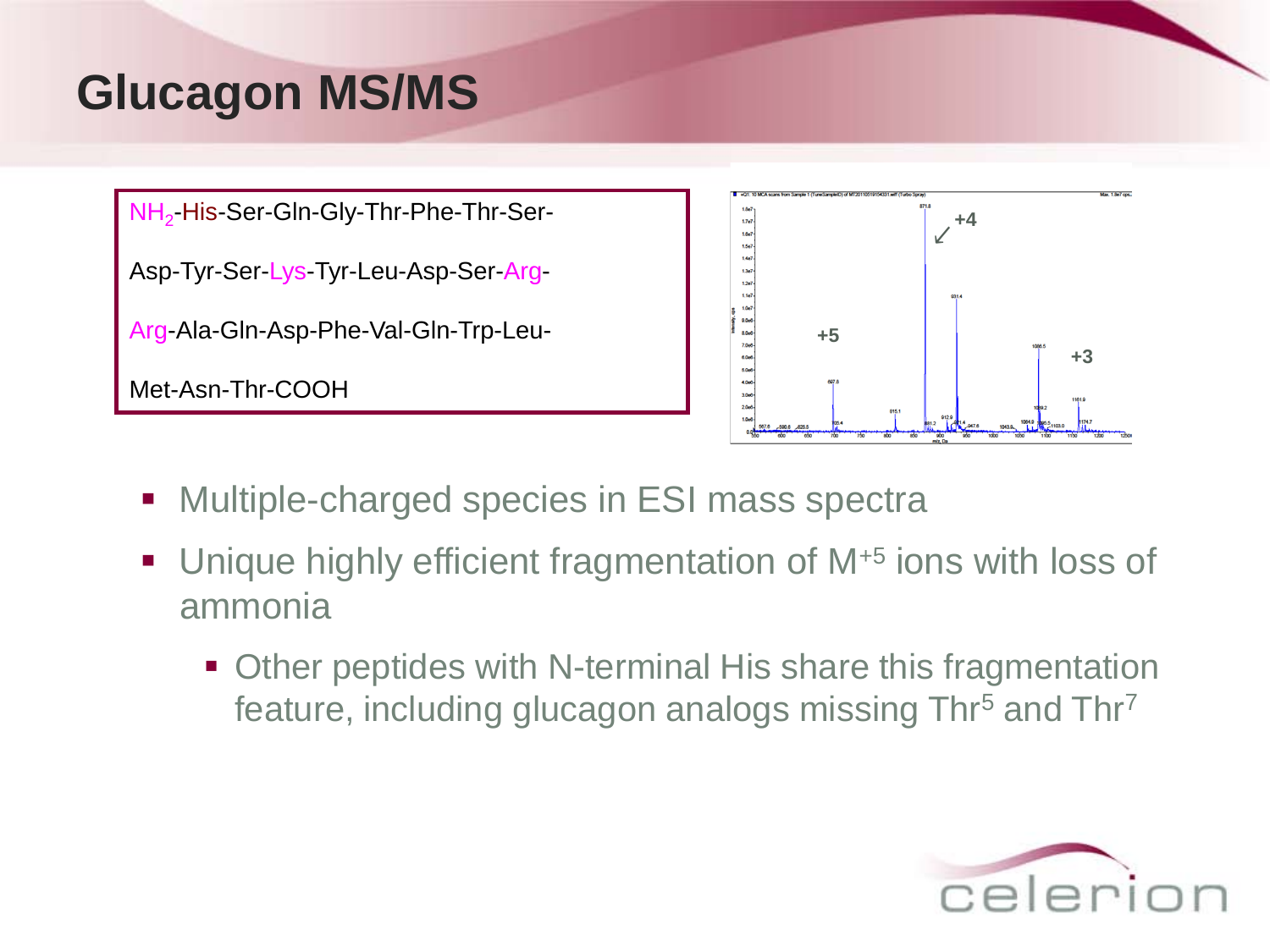## **Selectivity/Efficiency of Glucagon MRM**



**Selectivity:** distinct difference between blank and spiked samples **MRM Efficiency**: relative increase of the analyte response in spiked samples vs blanks for both transitions is approximately the same [peak area counts: 103,000 (M+5 MRM) vs. 114,000 (M+4 MRM)]

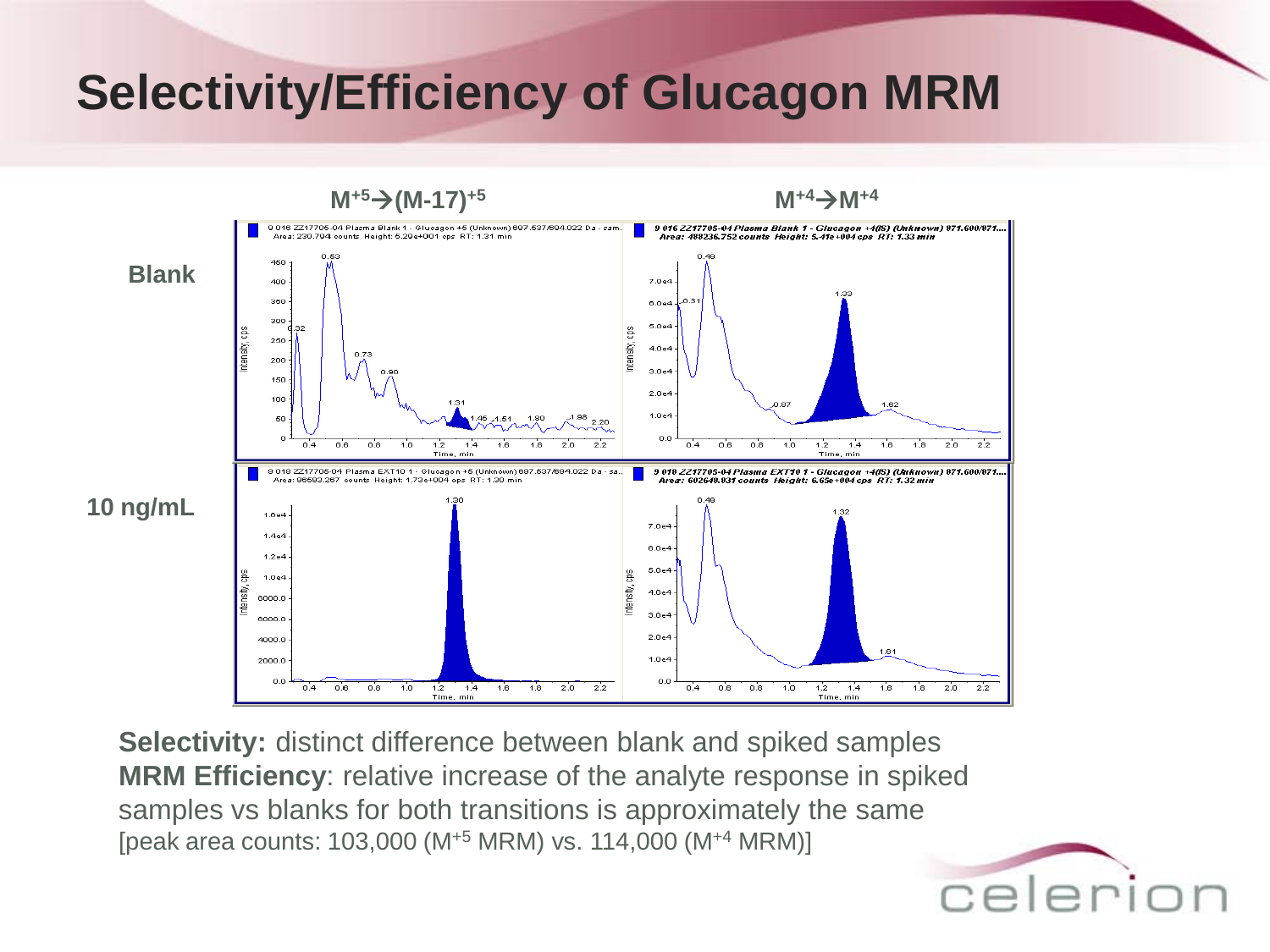# **Glucagon Stability (Neat Solutions)**

- Soluble in acidic ( $pH < 3$ ) and basic ( $pH > 9.5$ ) solutions
- Chemically stable: decomposition of Trp, Met oxidation, deamidation of Asn/Gln, or peptide bonds hydrolysis only significant in relatively harsh conditions
- **Prevention of adsorption: coating of polypropylene tubes with** BSA
	- Glucagon solution below 50 µg/mL: addition of "keeper" peptides
		- Choice of "keeper" peptide/compound: lack of interferences, compatibility with method/analyte
- Extracted samples: no adsorptions (96 hours,  $5^{\circ}C$ )

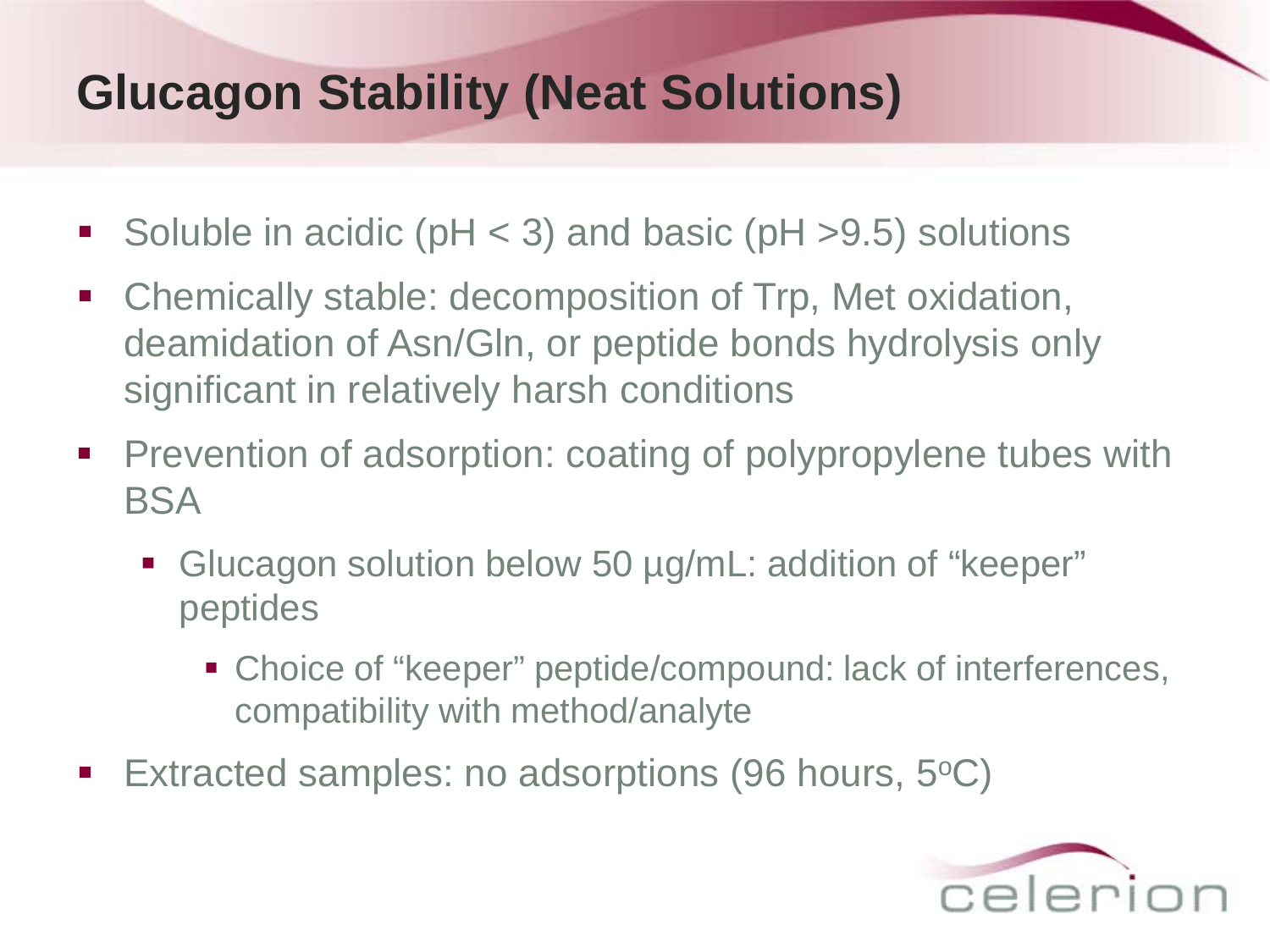# **Glucagon Stability (Plasma)**

- **Proteolysis rate is matrix lot-dependent**
- In some lots of human plasma, aprotinin alone (250 KIU/mL) does not provide sufficient glucagon stability
- **E** Cocktail of inhibitors was developed to enhance glucagon stability in human plasma and in whole blood
- Proteolysis rates of (des-Thr<sup>5</sup>)- and (des-Thr<sup>7</sup>)-glucagon variants are similar to glucagon degradation rates

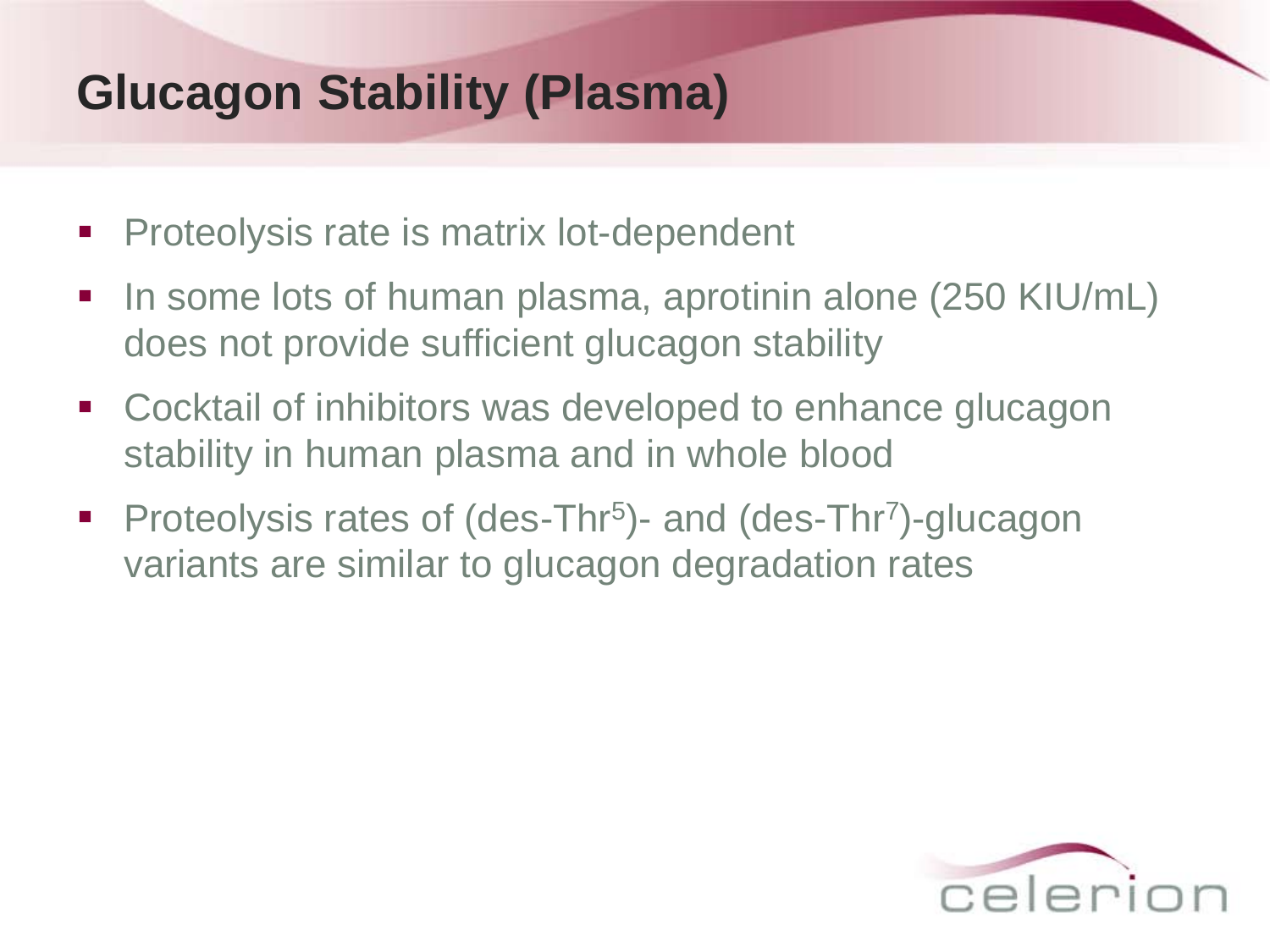#### **Enhancement of Glucagon Stability in Plasma**

Short-term stability (17 hours) of Test QC samples on an ice water bath **Human:** 

| Inhibitor                          | Aprotinin<br>250 KIU/mL |               | Cocktail of inhibitors |               |
|------------------------------------|-------------------------|---------------|------------------------|---------------|
|                                    | <b>Control QC</b>       | <b>STS QC</b> | <b>Control QC</b>      | <b>STS QC</b> |
|                                    | 5910                    | 2180          | 6030                   | 5830          |
|                                    | 5930                    | 2090          | 6050                   | 5800          |
|                                    | 5570                    | 2160          | 6010                   | 6050          |
|                                    |                         |               |                        |               |
| Mean                               | 5800                    | 2140          | 6030                   | 5890          |
| $%$ CV                             | 3.5                     | 2.2           | 0.3                    | 2.3           |
| <b>Stability</b><br>(% of Control) |                         | 36.9          |                        | 97.7          |

Acidification of plasma is also required to provide sample integrity along with addition of protease inhibitor cocktail  $\blacksquare$  Rat:

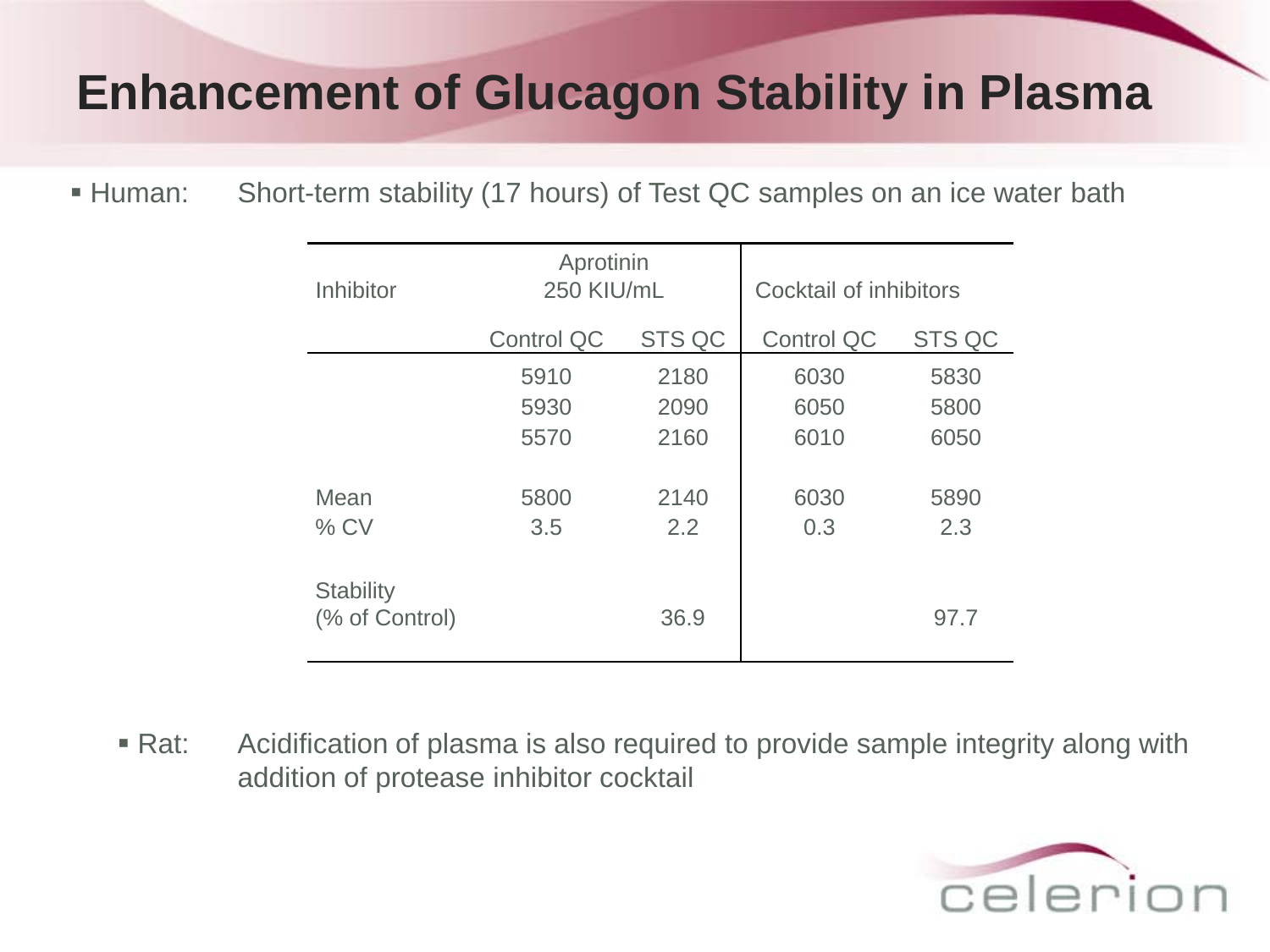## **Glucagon Method: Extraction**

- Ion-exchange 96-well plates
- Sample incubation with detergent & acetonitrile
	- Minimize protein binding
	- **IMPROVE ACCUTACY of quantitation in matrix from multiple** donors
- SPE washes with several organic solvents
	- **Ensure consistency of the analyte/IS recovery**
	- **E** Lack of matrix effect
- **Internal standard: (des-Thr<sup>7</sup>)-glucagon**

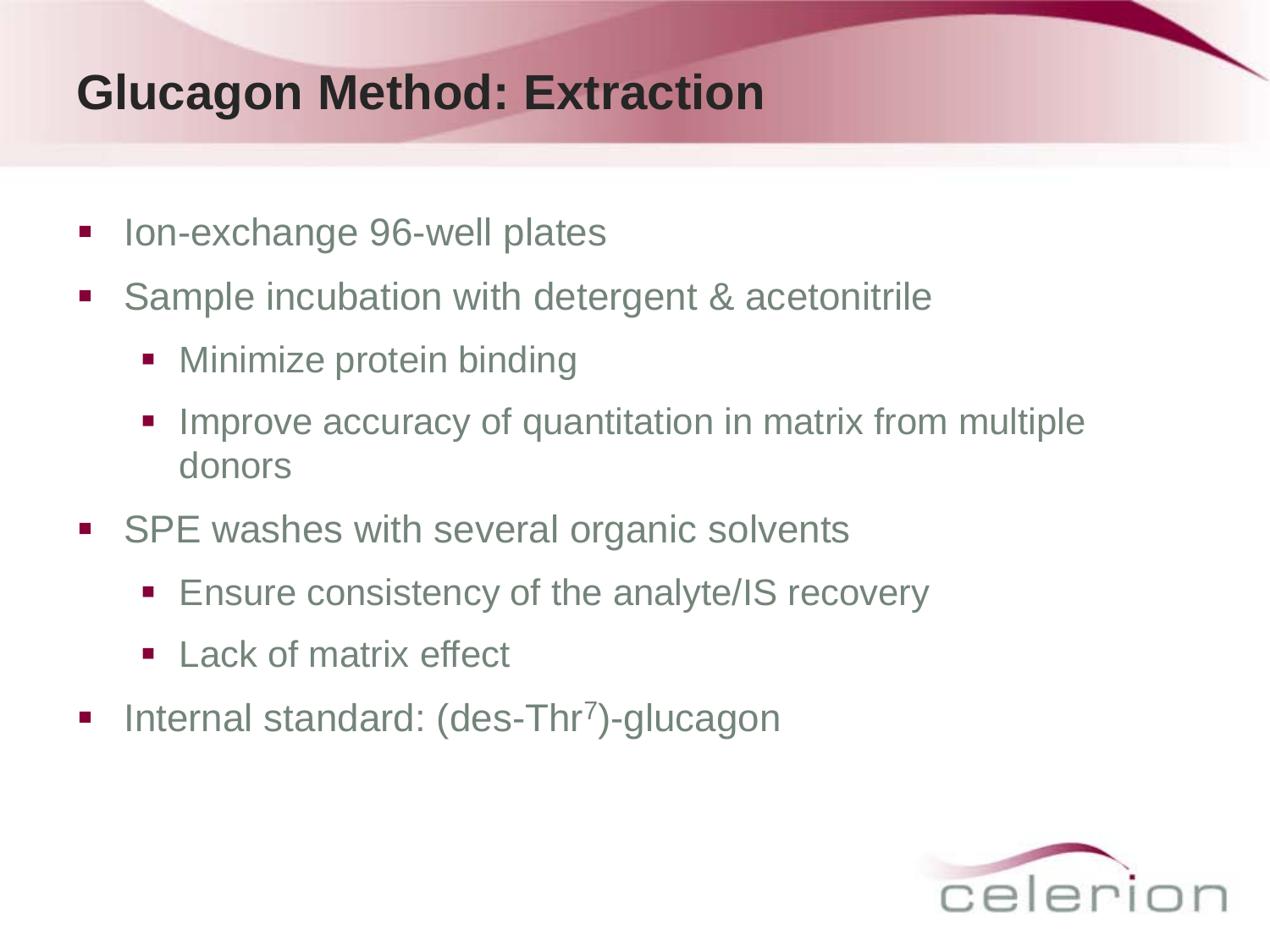# **Glucagon Method: LC-MS/MS**

- Parallel-column system (Agilent Zorbax 300SB-C18, 3.5 µm, 50x2.1 mm)
	- **In Isocratic elution on column 1 (analysis)**
	- Gradient regeneration on column 2
- **Advantages:** 
	- **Stability of LC-MS/MS system (ratio & response)**
	- **Lack of carry-over**
	- Run time  $<$  4 minutes

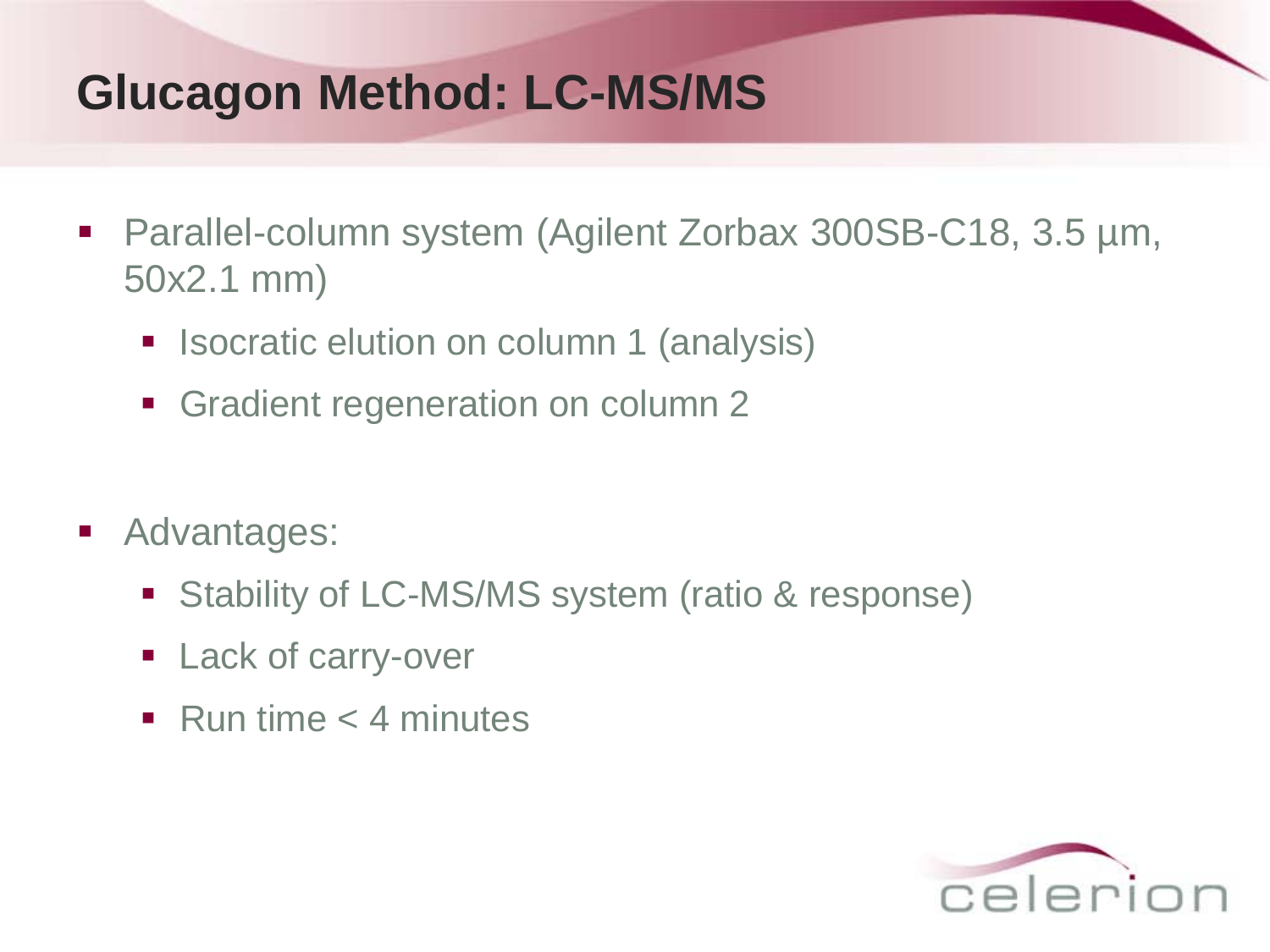## **Glucagon (Human Plasma) Method Parameters**

- Analytical range: 100-10,000 pg/mL
- 
- Sample volume: 0.250 mL
- **Sample collection** and handling stability:  $2 \text{ hours } (5^{\circ}C)$
- Short-term stability in matrix:  $14$  hours (5<sup>o</sup>C)

Dilution integrity: The up to 25,000 pg/mL

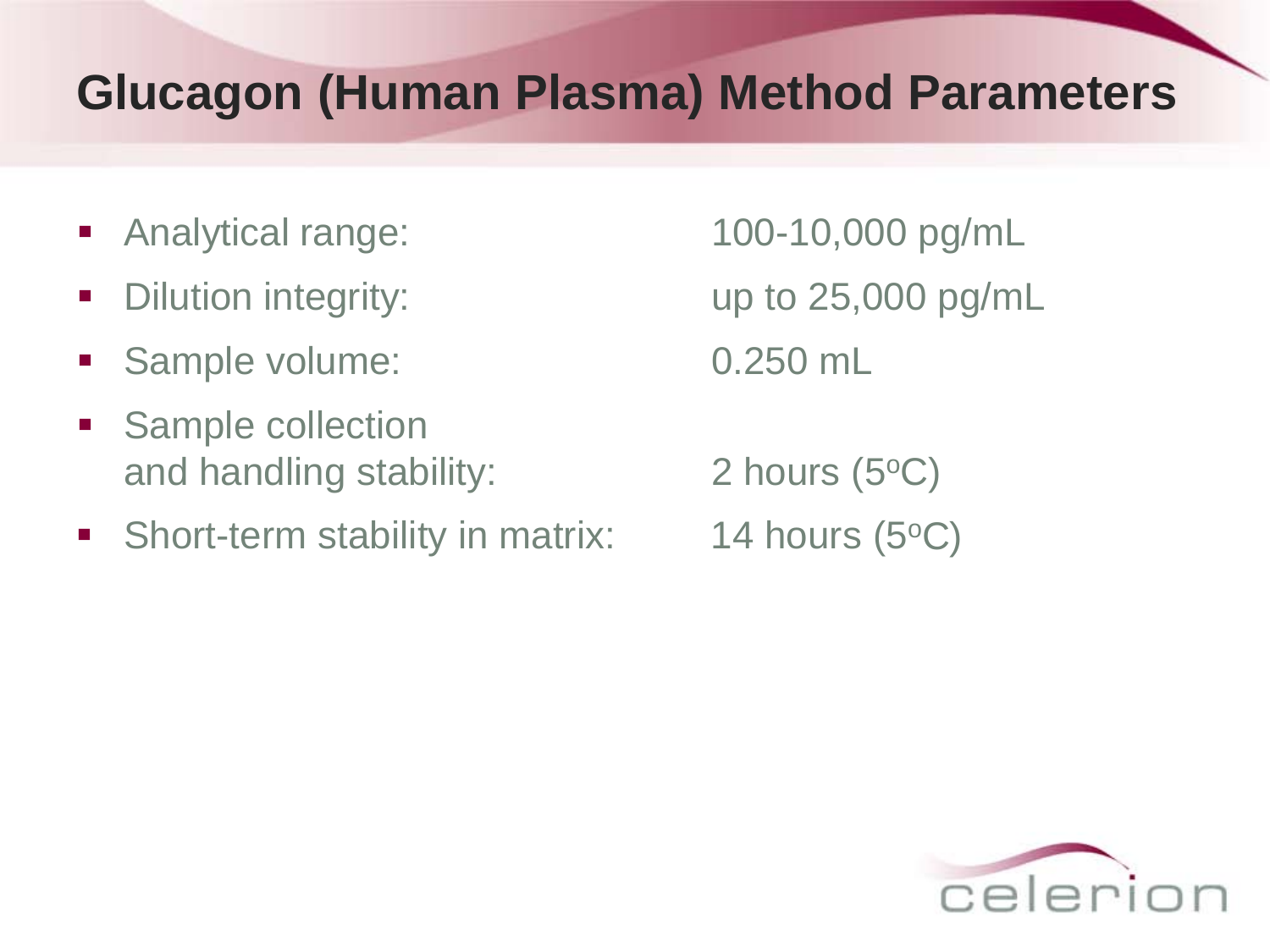#### **Glucagon Extracted Samples**

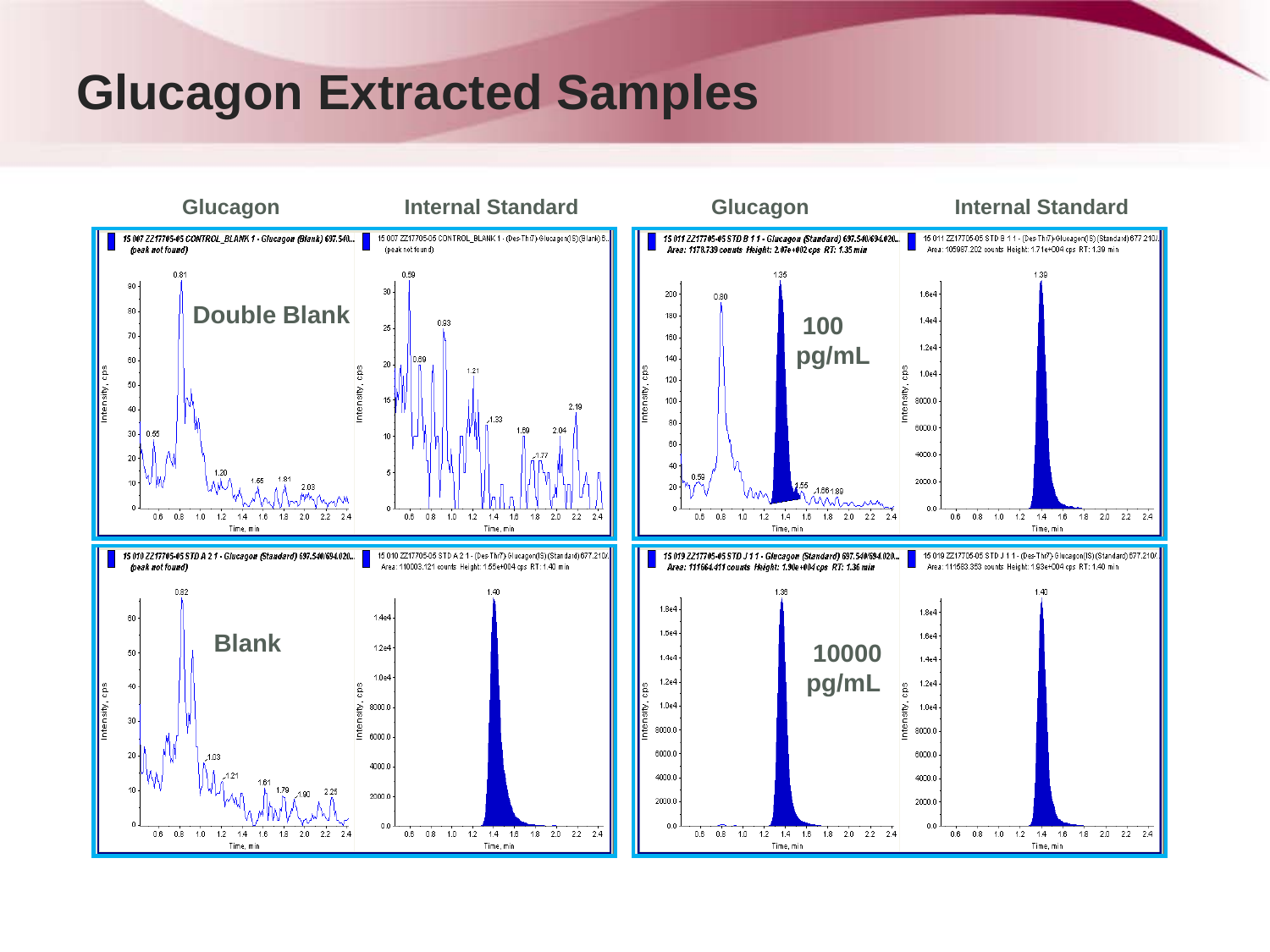#### **Evaluation of Glucagon Endogenous Level**



![](_page_12_Picture_2.jpeg)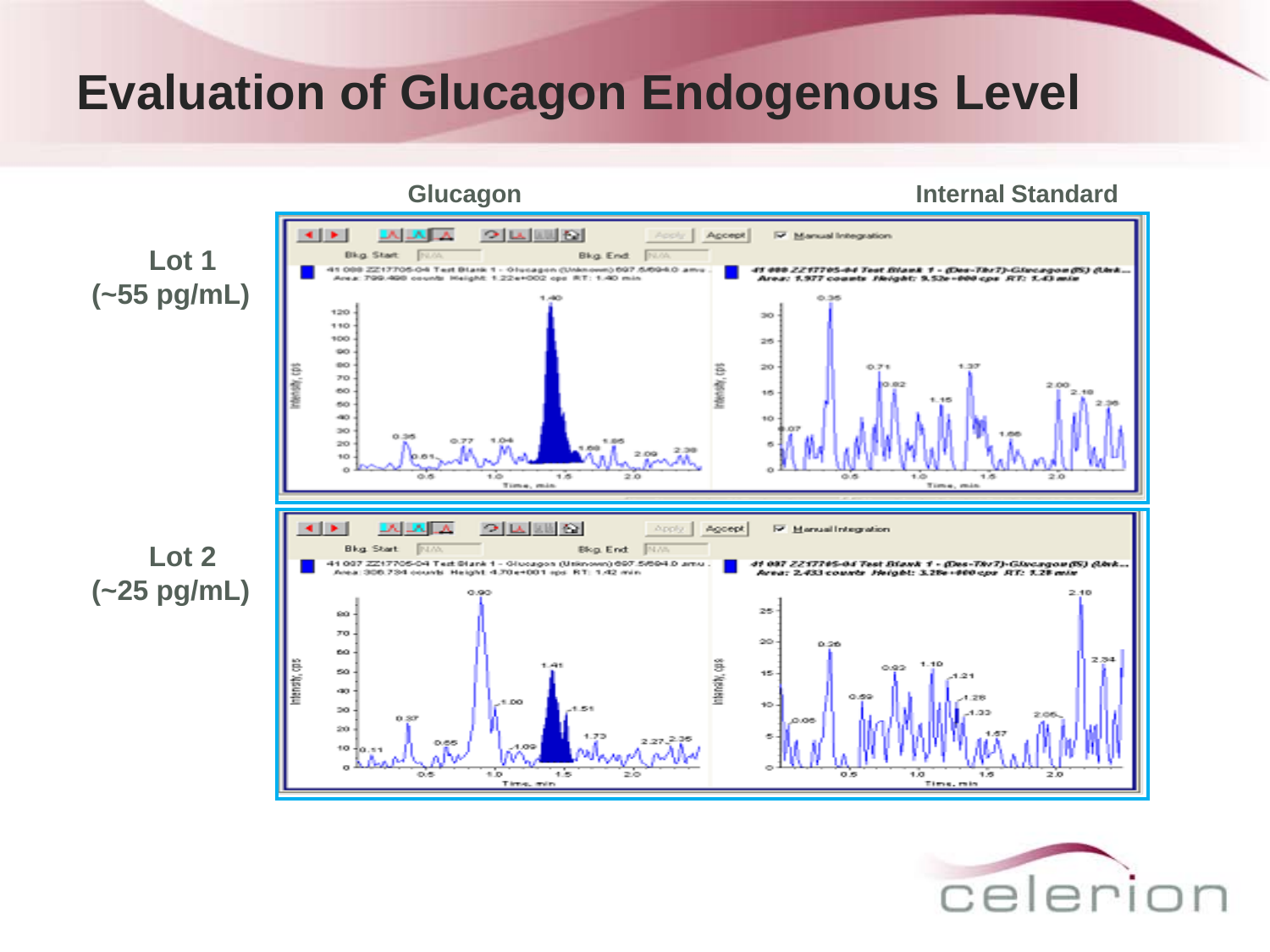## **Glucagon Reference Standards**

![](_page_13_Figure_1.jpeg)

■ Concentrations of glucagon as European Pharmacopeia Reference Standard and glucagon from commercially available Eli Lilly Glucagon Emergency Kit matched well

 Some synthetic preparations may contain a significant amount of peptide impurities not shown in Certificate of Analysis

![](_page_13_Picture_4.jpeg)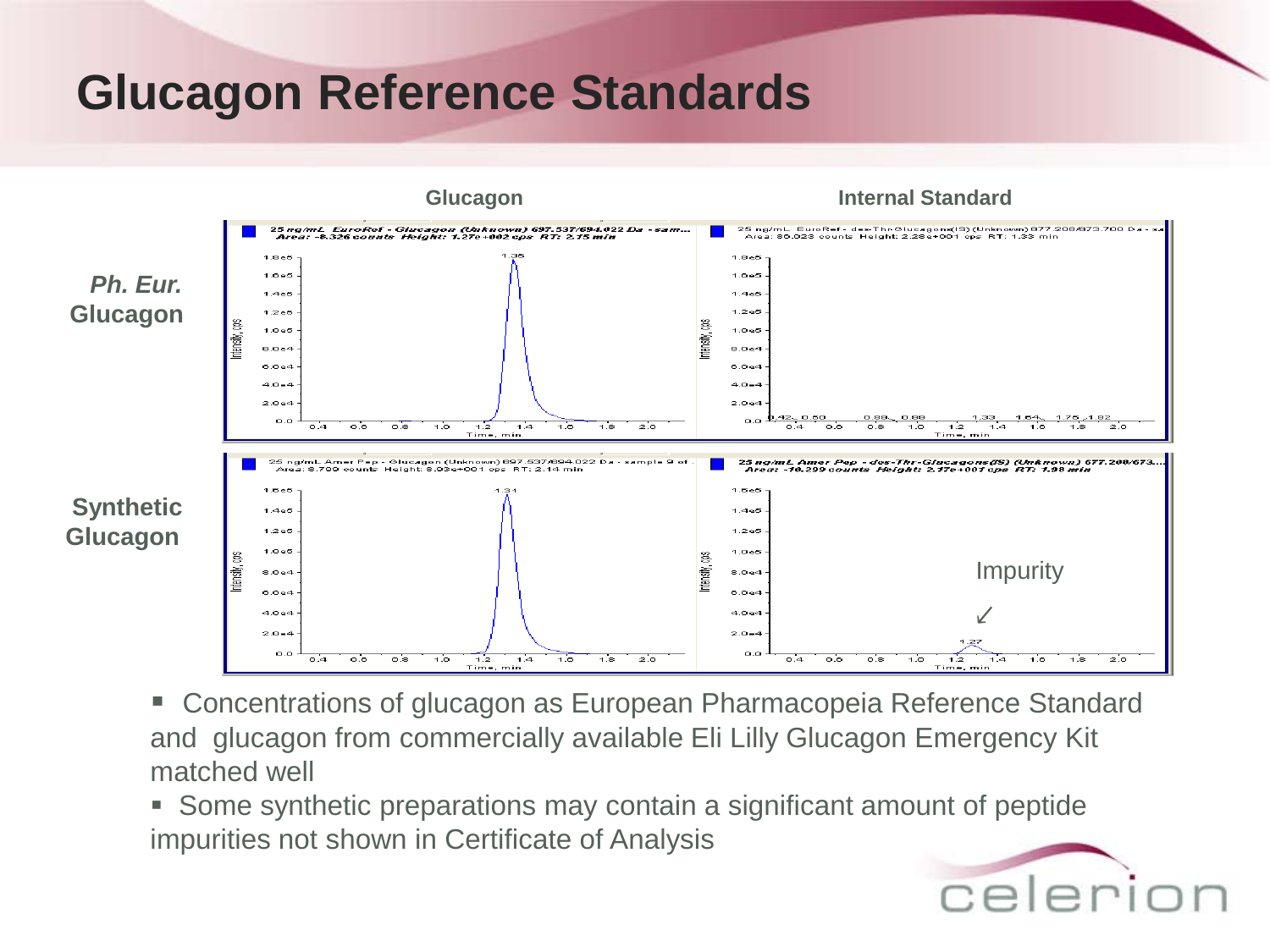# **LC-MS/MS vs Immunochemical Methods (Selectivity)**

- Glucagon (RIA vs LC-MS/MS)
	- Low concentration quality control samples (140 pg/mL, RIA method) had no detectable intact glucagon in LC-MS/MS method
- 13,14-dihydro-15-keto Prostaglandin  $F_{2\alpha}$  (ELISA vs. LC-MS/MS)
	- Analytical samples: up to 200-fold difference in concentrations between methods

![](_page_14_Picture_5.jpeg)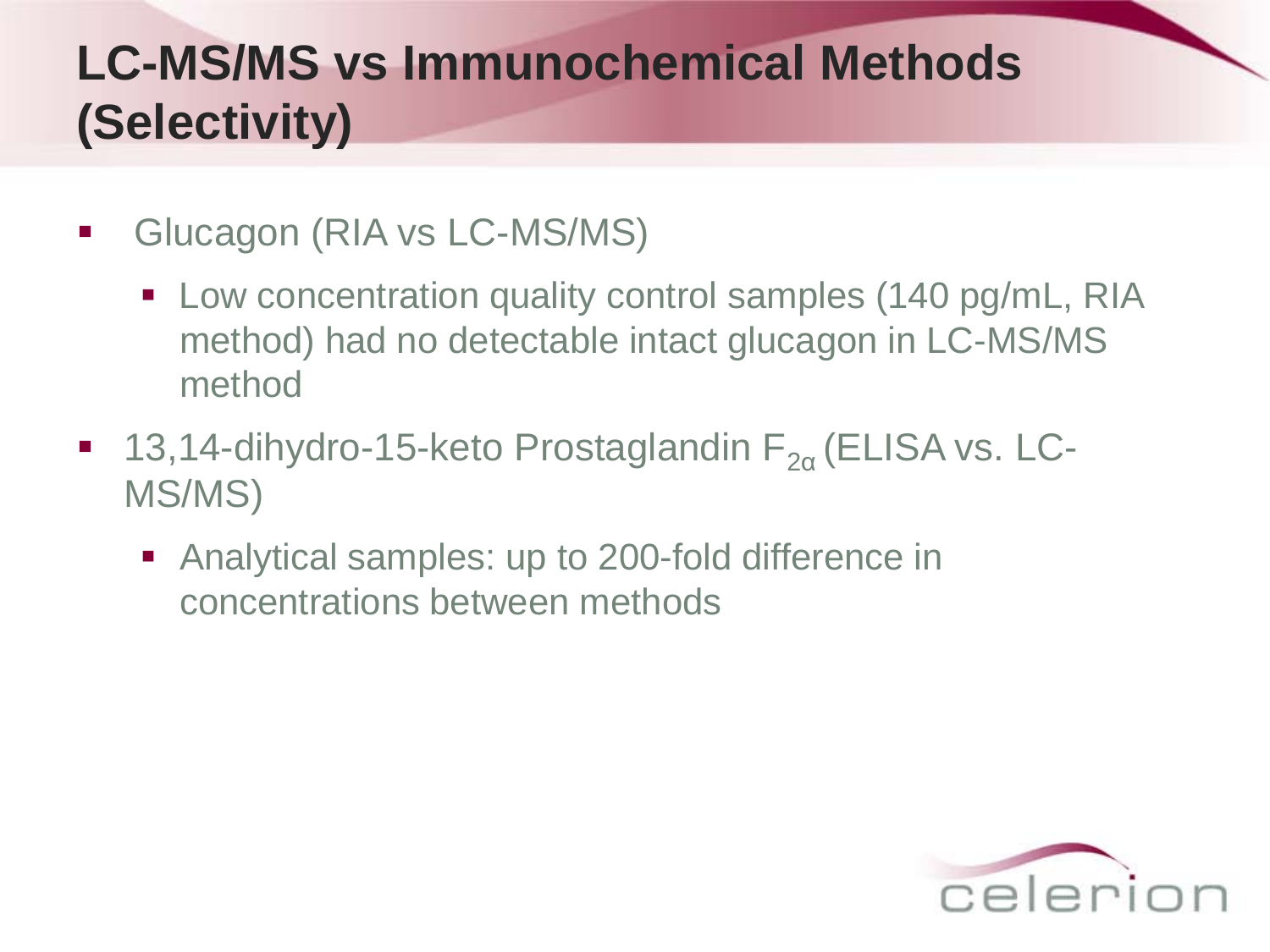#### **Conclusions**

- Some challenges in LC-MS/MS with peptides similar to those with small molecules
- **EXTE Glucagon MRM transition with loss of ammonia provides an** easy LC-MS/MS solution
- Several inhibitors are required to ensure glucagon stability in human plasma
- **LC-MS/MS glucagon method advantages** 
	- More selective than immunochemical
	- **Lack of matrix effect**
	- **Large linear range**

![](_page_15_Picture_8.jpeg)